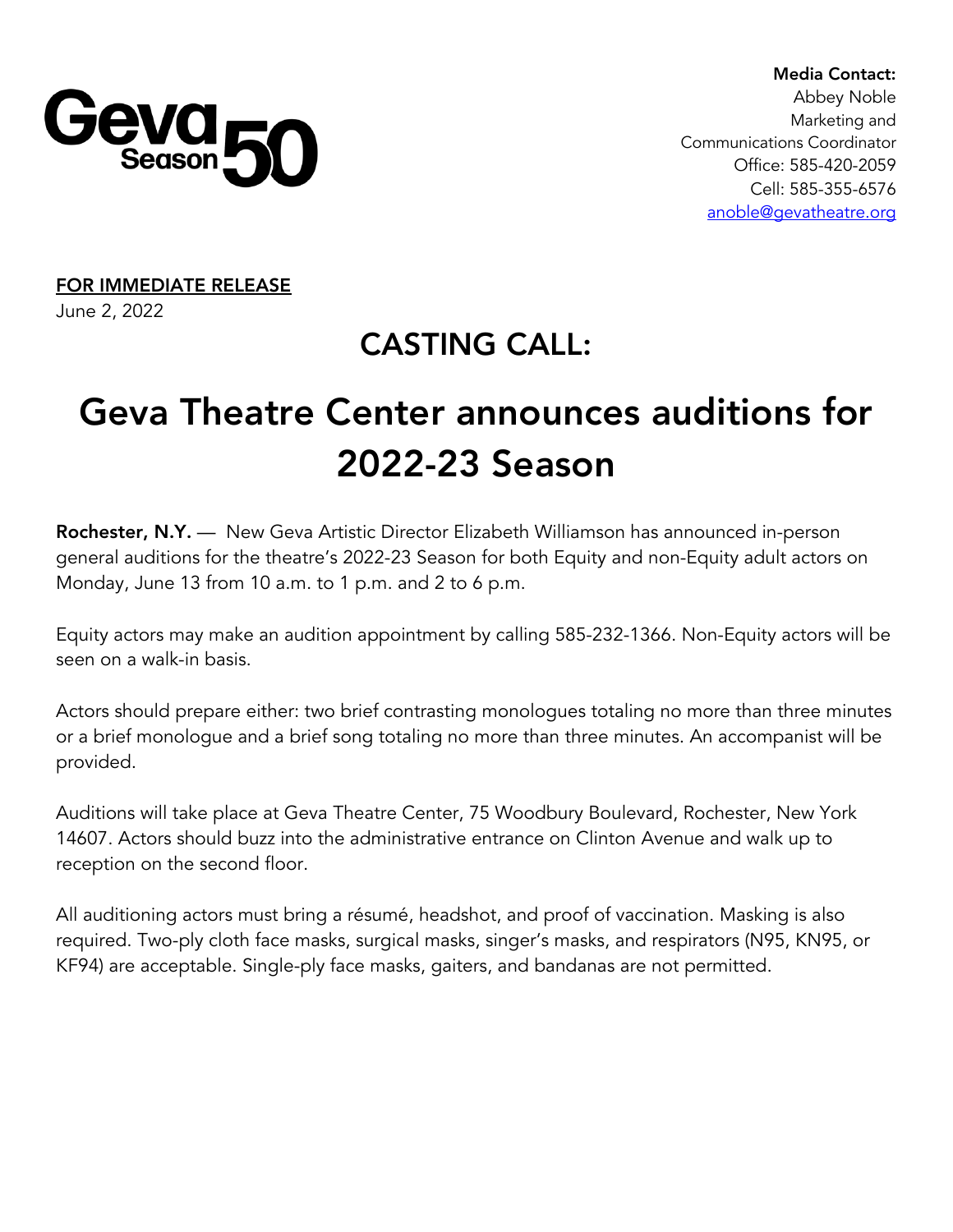## 2022-23 Season

#### *Jane Eyre*

By Charlotte Brontë Adapted and Directed by Elizabeth Williamson First Rehearsal: Aug. 16, 2022 Performances: Sept. 6-Oct. 2, 2022 Wilson Stage

#### *Somewhere*

By Matthew Lopez Directed and Choreographed by Zi Alikhan First Rehearsal: Sept. 23, 2022 Performances: Oct. 18, 2022-Nov. 13, 2022 Wilson Stage

### *A Christmas Carol*

By Charles Dickens Adapted and Directed by Mark Cuddy Music and Lyrics by Gregg Coffin Music Direction by Don Kot First Rehearsal: Nov. 15, 2022 Performances: Nov. 29-Dec. 30, 2022 Wilson Stage

#### *Ain't Misbehavin': The Fats Waller Musical Show*

Conceived by Richard Maltby Jr. and Murray Horwitz Music by Fats Waller Musical Adaptations, Orchestrations and Arrangements by Luther Henderson Directed and Choreographed by Jeffrey L. Page A Co-production with Barrington Stage First Rehearsal in Rochester: Jan. 3, 2023 Performances: Jan. 17-Feb.12, 2023 Wilson Stage All roles cast by Barrington Stage

#### World Premiere

#### *Russian Troll Farm*

By Sarah Gancher Directed by Darko Tresnjak First Rehearsal: Jan. 31, 2023 Performances: Feb. 28-March 26, 2023 Wilson Stage

#### *And So We Walked*

By DeLanna Studi Directed by Corey Madden On Tour Performances: April 4-23, 2023 Wilson Stage The Role of Storyteller is cast.

#### *Rodgers and Hammerstein's Cinderella*

Music by Richard Rodgers Lyrics and Original Book by Oscar Hammerstein II New Book by Douglas Carter Beane Directed by Shelley Butler First rehearsal: April 18, 2023 Performances: May 9, 2023-June 4, 2023 Wilson Stage

#### *we are continuous*

By Harrison David Rivers Director TBD First Rehearsal: January 13, 2023 Performances: Feb.1-19, 2023 Fielding Stage